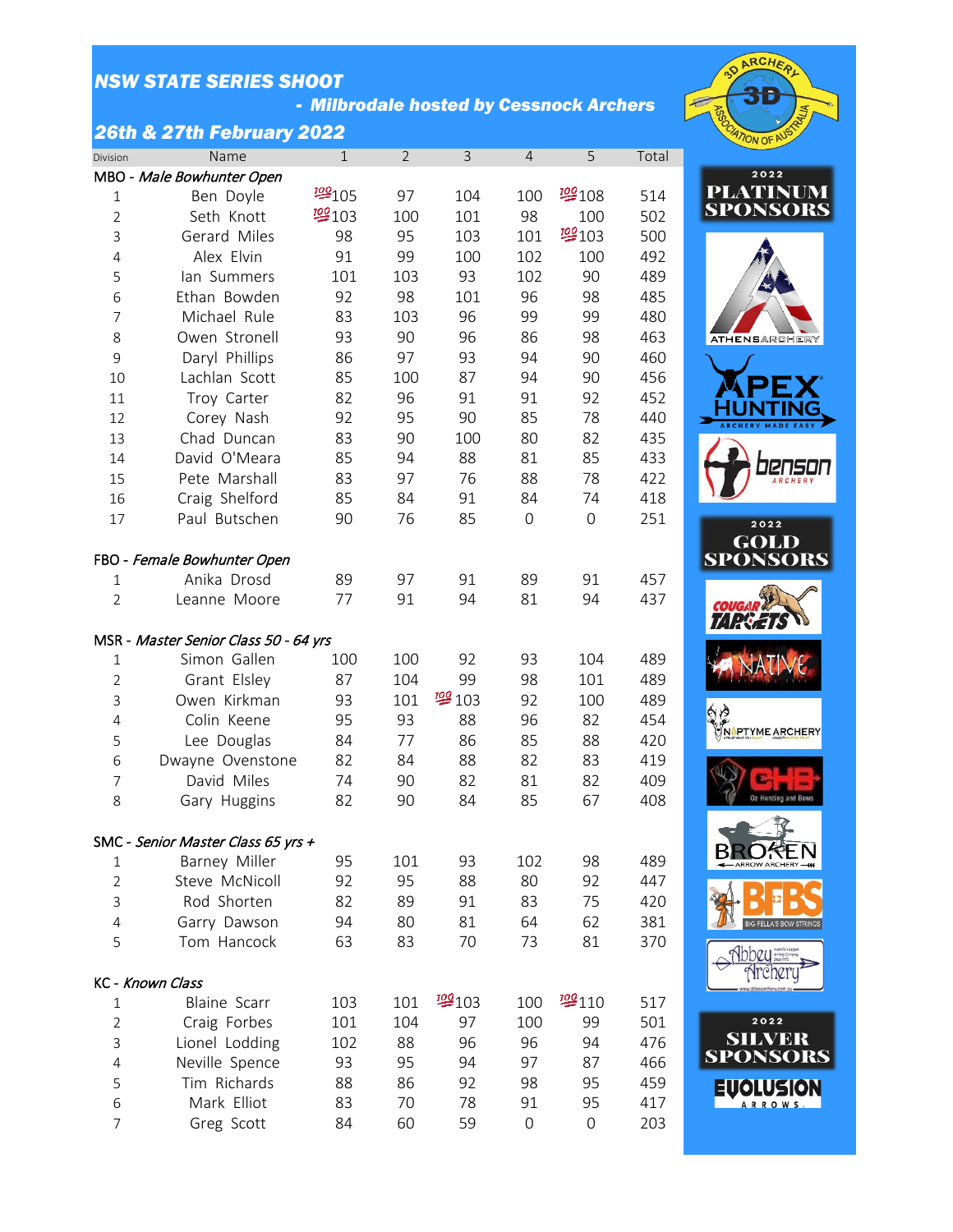*- Milbrodale hosted by Cessnock Archers*



### *26th & 27th February 2022*

| Division       | Name                           | $\mathbf{1}$        | $\overline{2}$      | 3                   | 4   | 5   | Total |
|----------------|--------------------------------|---------------------|---------------------|---------------------|-----|-----|-------|
|                | MBR - Male Bowhunter Release   |                     |                     |                     |     |     |       |
| $1\,$          | Brayden Davis                  | 88                  | 92                  | 86                  | 100 | 91  | 457   |
| $\overline{2}$ | Daniel Miles                   | 87                  | 91                  | 81                  | 99  | 74  | 432   |
| 3              | Matthew Ryan                   | 82                  | 89                  | 89                  | 84  | 83  | 427   |
| 4              | Brandon Thrift                 | 90                  | 93                  | 85                  | 84  | 69  | 421   |
| 5              | Matt Jefferson                 | 79                  | 79                  | 84                  | 98  | 78  | 418   |
|                | FBR - Female Bowhunter Release |                     |                     |                     |     |     |       |
| $\mathbf{1}$   | Sindy Avard                    | 62                  | 74                  | 78                  | 64  | 70  | 348   |
|                |                                |                     |                     |                     |     |     |       |
|                | AHC - Advanced Hunter Class    |                     |                     |                     |     |     |       |
| 1              | Steven Shorten                 | 100                 | 96                  | 99                  | 99  | 100 | 494   |
| $\overline{2}$ | Jamie Gilroy                   | 97                  | 99                  | 101                 | 80  | 84  | 461   |
| 3              | Greg Rawlinson                 | 78                  | 94                  | 95                  | 92  | 96  | 455   |
| 4              | Martin Clifton                 | 82                  | 85                  | 98                  | 93  | 87  | 445   |
| 5              | Ryan Drosd                     | 76                  | 86                  | 89                  | 84  | 91  | 426   |
| 6              | Robin Huckett                  | 91                  | 82                  | 92                  | 71  | 81  | 417   |
| 7              | Peter Bush                     | 72                  | 70                  | 92                  | 86  | 80  | 400   |
|                | HC - Hunter Class              |                     |                     |                     |     |     |       |
| $\mathbf{1}$   | James Cooze                    | 90                  | 98                  | 99                  | 98  | 96  | 481   |
| $\overline{2}$ | Zac Clark                      | 97                  | 96                  | 95                  | 95  | 94  | 477   |
| 3              | Todd Ruxton                    | 92                  | 91                  | 95                  | 90  | 92  | 460   |
| $\overline{4}$ | Cody Biffin                    | 88                  | 92                  | 89                  | 92  | 91  | 452   |
| 5              | Dean Parkinson                 | 97                  | 90                  | 91                  | 85  | 87  | 450   |
| 6              | Pete Sulter                    | 65                  | 86                  | 86                  | 77  | 77  | 391   |
| 7              | Johnathan Say                  | 80                  | 70                  | 82                  | 77  | 81  | 390   |
| 8              | Steve Bruce                    | 70                  | 85                  | 62                  | 65  | 79  | 361   |
| 9              | Heath Purvis                   | 59                  | 71                  | 75                  | 85  | 70  | 360   |
| 10             | Darrel Browning                | 71                  | 75                  | 72                  | 83  | 54  | 355   |
|                | FHC - Female Hunter Class      |                     |                     |                     |     |     |       |
| $\mathbf{1}$   | Nat Henderson                  | 99                  | 101                 | 88                  | 96  | 95  | 479   |
| $\overline{2}$ | Brook May                      | 73                  | 88                  | 78                  | 86  | 92  | 417   |
| 3              | Kylie Mason                    | 81                  | 87                  | 79                  | 80  | 88  | 415   |
| 4              | Fenny Thompsen                 | 80                  | 77                  | 82                  | 79  | 86  | 404   |
| 5              | Donna Gilroy                   | 73                  | 81                  | 92                  | 77  | 78  | 401   |
| 6              | Michelle Ovenstone             | 64                  | 74                  | 83                  | 84  | 78  | 383   |
| $\overline{7}$ | Yvette Jackson                 | 81                  | 71                  | 85                  | 69  | 73  | 379   |
| 8              | Yasmin Ryan                    | 80                  | 86                  | 74                  | 70  | 63  | 373   |
| 9              | Angela Miles                   | 60                  | 72                  | 74                  | 76  | 86  | 368   |
| 10             | Megan Noye                     | $\mathsf{O}\xspace$ | $\mathsf{O}\xspace$ | $\mathsf{O}\xspace$ | 78  | 73  | 151   |
|                | MBF - Male Bowhunter Fingers   |                     |                     |                     |     |     |       |
| $\mathbf{1}$   | Rick Starke                    | 64                  | 75                  | 62                  | 70  | 81  | 352   |
|                |                                |                     |                     |                     |     |     |       |
|                | FBF - Female Bowhunter Fingers |                     |                     |                     |     |     |       |
| 1              | Tracey Warner                  | 74                  | 80                  | 73                  | 86  | 75  | 388   |









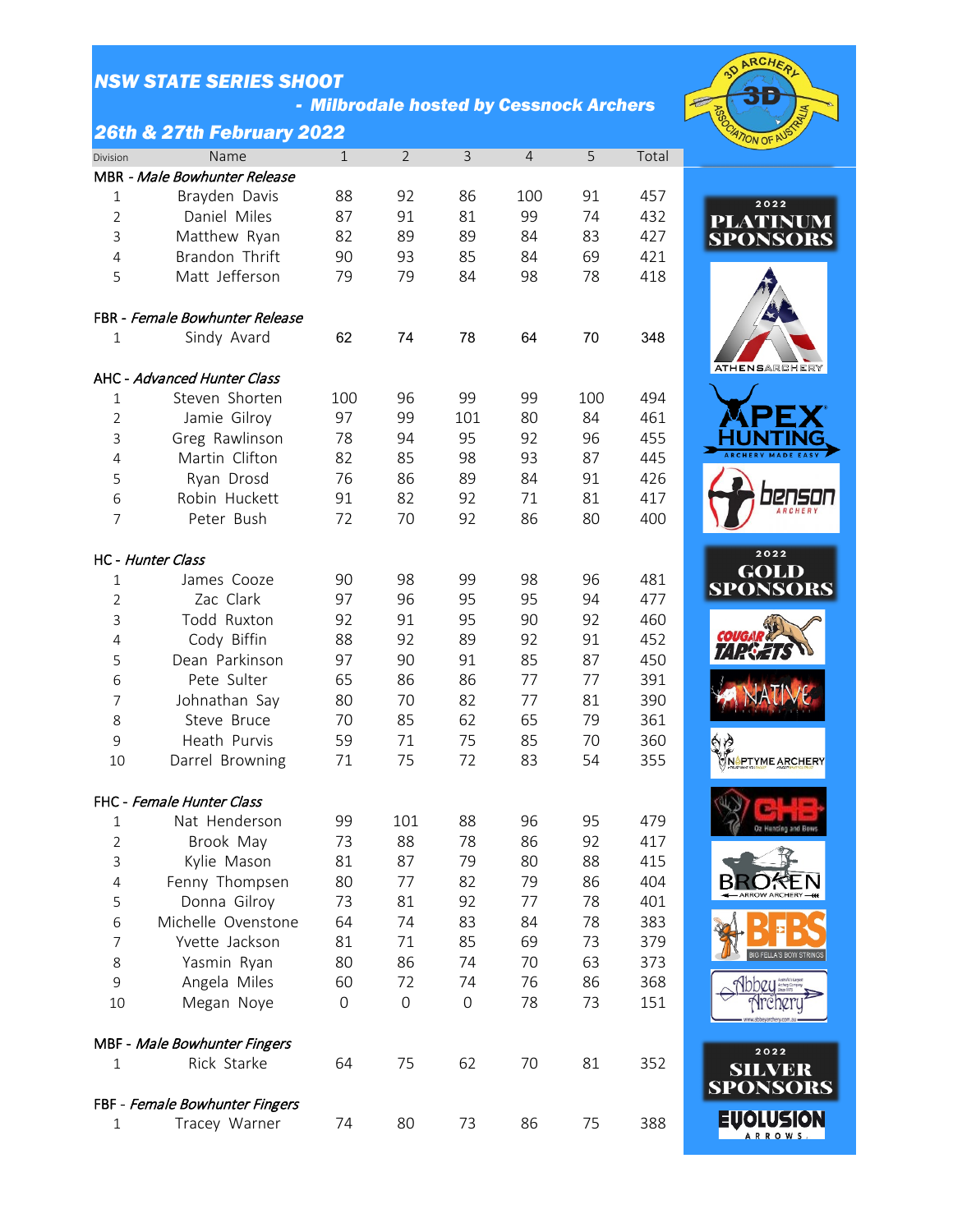*- Milbrodale hosted by Cessnock Archers*

## *26th & 27th February 2022*

| Division              | Name                                       | $\mathbf 1$ | $\overline{2}$ | 3   | $\overline{4}$ | 5  | Total |
|-----------------------|--------------------------------------------|-------------|----------------|-----|----------------|----|-------|
| CU - Compound Unaided |                                            |             |                |     |                |    |       |
| $\mathbf{1}$          | Pat White                                  | 48          | 55             | 75  | 78             | 73 | 329   |
| $\overline{2}$        | Libby White                                | 48          | 64             | 68  | 49             | 70 | 299   |
| TRAD - Traditional    |                                            |             |                |     |                |    |       |
| $\mathbf{1}$          | Daniel Ross                                | 99          | 80             | 92  | 86             | 88 | 445   |
| $\overline{2}$        | Scott Crabbe                               | 85          | 89             | 83  | 97             | 91 | 445   |
| 3                     | Michelle Ross                              | 65          | 77             | 76  | 87             | 76 | 381   |
| 4                     | Peter Craft                                | 70          | 84             | 63  | 80             | 75 | 372   |
| 5                     | Rob Dalziel                                | 75          | 64             | 79  | 53             | 76 | 347   |
| 6                     | Peter Blachford                            | 68          | 71             | 72  | 68             | 62 | 341   |
| $\overline{7}$        | Tim Hamilton                               | 64          | 38             | 46  | 31             | 49 | 228   |
| 8                     | Sharmayn Martin                            | 25          | 41             | 43  | 15             | 20 | 144   |
| LB - Longbow          |                                            |             |                |     |                |    |       |
| 1                     | Allan McKerrow                             | 57          | 77             | 49  | 51             | 55 | 289   |
| $\overline{2}$        | Seranda Duniam                             | 51          | 54             | 43  | 56             | 35 | 239   |
| 3                     | Scott Davis                                | 23          | 48             | 0   | 41             | 36 | 148   |
|                       | YMR 12 - 14 - Youth Release 12 to 14 years |             |                |     |                |    |       |
| $\mathbf{1}$          | Nicholas Rule                              | 43          | 77             | 55  | 69             | 76 | 320   |
|                       | YMR 15 - 17 - Youth Release 15 to 17 years |             |                |     |                |    |       |
| $\mathbf{1}$          | Jeramy Douglas                             | 91          | 99             | 101 | 99             | 95 | 485   |
| $\overline{2}$        | Jack Pinkerton                             | 73          | 69             | 78  | 75             | 79 | 374   |
| 3                     | Peter Adams                                | 49          | 62             | 57  | 65             | 51 | 284   |
|                       | YF - Youth Female 13 to 17 years           |             |                |     |                |    |       |
| 1                     | Sofye Sebelic-Lodding                      | 78          | 90             | 101 | 93             | 79 | 441   |
| $\overline{2}$        | Isabella Dalziel                           | 79          | 87             | 90  | 82             | 85 | 423   |
| 3                     | Lucy Miles                                 | 59          | 73             | 72  | 70             | 53 | 327   |
| 4                     | Alannah Browning                           | 59          | 61             | 63  | 69             | 54 | 306   |
|                       | YU - Youth Unaided 12 to 17 years          |             |                |     |                |    |       |
| 1                     | Robert Givens                              | 45          | 55             | 56  | 45             | 52 | 253   |
| $\overline{2}$        | Dean Ross                                  | 41          | 67             | 33  | 38             | 43 | 222   |
|                       | CUBA 8-11 - Cub Aided 8 - 11 years         |             |                |     |                |    |       |
| 1                     | Kobi Rule                                  | 91          | 91             | 81  | 90             | 90 | 443   |
| $\overline{2}$        | William Kneebone                           | 55          | 76             | 69  | 70             | 79 | 349   |
| 3                     | Dominic Ryan                               | 55          | 53             | 39  | 59             | 54 | 260   |
|                       |                                            |             |                |     |                |    |       |
|                       | CUBF 8 - 12 - Cub Female 8 -12 years       |             |                |     |                |    |       |
| $\mathbf{1}$          | Indy Marshall                              | 64          | 43             | 64  | 59             | 71 | 301   |
| $\overline{2}$        | Gemma Parkinson                            | 65          | 47             | 50  | 46             | 49 | 257   |
| 3                     | Maritza Ryan                               | 48          | 38             | 65  | 58             | 48 | 257   |
|                       | CUBJ under 8 - Cub Junior Under 8 years    |             |                |     |                |    |       |
| 1                     | Axel Clark                                 | 59          | 72             | 68  | 75             | 70 | 344   |
| $\overline{2}$        | Austyn Sulter                              | 56          | 49             | 67  | 58             | 57 | 287   |
| 3                     | Addison Davis                              | 28          | 15             | 0   | 25             | 0  | 68    |